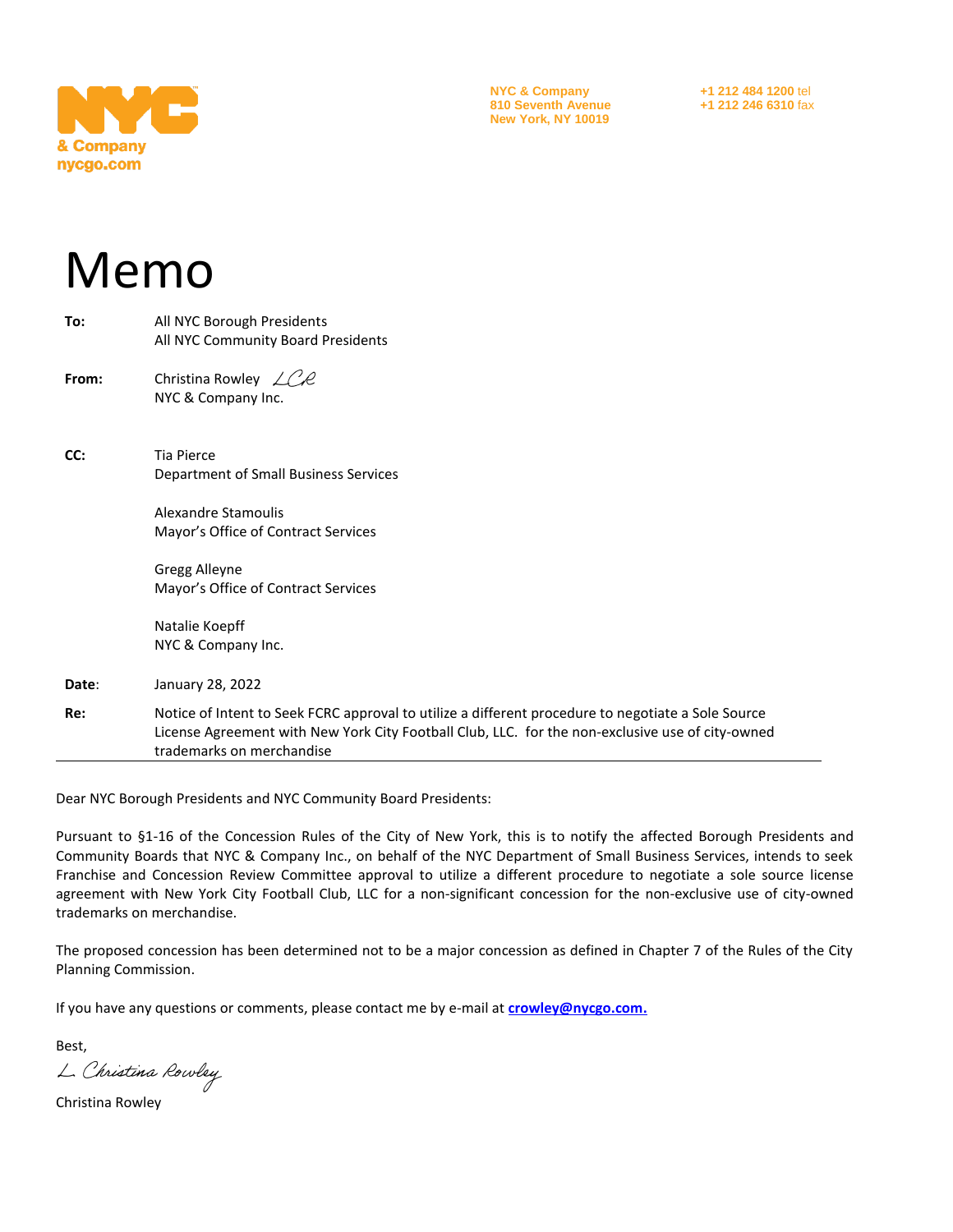|                                                                                                                                                           |                                                                                                                                                                                                          | <b>CONCESSION AGREEMENT PRE-SOLICITATION REVIEW MEMORANDUM COVER SHEET</b><br>(Complete and attach a CPSR Memorandum only if the selection procedure will be other than Competitive Sealed Bids)                  |  |  |  |  |
|-----------------------------------------------------------------------------------------------------------------------------------------------------------|----------------------------------------------------------------------------------------------------------------------------------------------------------------------------------------------------------|-------------------------------------------------------------------------------------------------------------------------------------------------------------------------------------------------------------------|--|--|--|--|
| AGENCY: NYC & Company, Inc. on                                                                                                                            |                                                                                                                                                                                                          | <b>CONCESSION TITLE/DESCRIPTION: Non-Exclusive Use of City-Owned</b>                                                                                                                                              |  |  |  |  |
| behalf of NYC Department of Small                                                                                                                         | <b>Trademarks on Merchandise</b>                                                                                                                                                                         |                                                                                                                                                                                                                   |  |  |  |  |
| <b>Business Services</b>                                                                                                                                  |                                                                                                                                                                                                          |                                                                                                                                                                                                                   |  |  |  |  |
|                                                                                                                                                           |                                                                                                                                                                                                          | <b>CONCESSION IDENTIFICATION # NYCCO-2022-001</b>                                                                                                                                                                 |  |  |  |  |
| # VOTES required for                                                                                                                                      |                                                                                                                                                                                                          |                                                                                                                                                                                                                   |  |  |  |  |
| proposed action = $4$ [<br>N/A                                                                                                                            |                                                                                                                                                                                                          |                                                                                                                                                                                                                   |  |  |  |  |
|                                                                                                                                                           |                                                                                                                                                                                                          | <b>SELECTION PROCEDURE</b>                                                                                                                                                                                        |  |  |  |  |
|                                                                                                                                                           |                                                                                                                                                                                                          | (* City Chief Procurement Officer approval of CPSR required)                                                                                                                                                      |  |  |  |  |
| Competitive Sealed Bids (CSB)<br>□ Competitive Sealed Proposals<br>$(CSP)^*$                                                                              |                                                                                                                                                                                                          |                                                                                                                                                                                                                   |  |  |  |  |
| $\boxtimes$ Different Procedure $^*(\boxtimes$ Sole Source Agreement $\[\Box$ Other ___________________                                                   |                                                                                                                                                                                                          |                                                                                                                                                                                                                   |  |  |  |  |
| Negotiated Concession*                                                                                                                                    |                                                                                                                                                                                                          |                                                                                                                                                                                                                   |  |  |  |  |
| Recommended Concessionaire: New York City Football Club, LLC. $\boxtimes$ EIN $\Box$ SSN # 46-2677915<br>Attach Memo(s) *                                 |                                                                                                                                                                                                          |                                                                                                                                                                                                                   |  |  |  |  |
| <b>CONCESSION AGREEMENT TERM</b>                                                                                                                          |                                                                                                                                                                                                          | <b>ESTIMATED REVENUE/ANTICIPATED BUSINESS</b>                                                                                                                                                                     |  |  |  |  |
| <b>Initial Term:</b><br>to be negotiated                                                                                                                  |                                                                                                                                                                                                          | <b>TERMS</b><br>(Check all that apply)                                                                                                                                                                            |  |  |  |  |
| Renewal Option(s) Term: to be negotiated                                                                                                                  |                                                                                                                                                                                                          | ( Additional description attached)                                                                                                                                                                                |  |  |  |  |
| <b>Total Potential Term:</b><br>to be negotiated                                                                                                          |                                                                                                                                                                                                          | Annual Minimum Fee(s) \$ __________                                                                                                                                                                               |  |  |  |  |
| <b>LOCATION OF CONCESSION SITE(S)*</b>                                                                                                                    | $\boxtimes$ N/A                                                                                                                                                                                          | $\square$ % Gross Receipts<br>$\%$                                                                                                                                                                                |  |  |  |  |
|                                                                                                                                                           |                                                                                                                                                                                                          | $\Box$ The Greater of Annual Minimum Fee(s of \$_____ v.                                                                                                                                                          |  |  |  |  |
| Borough C.B.<br>Block # $\rule{1em}{0.15mm}$ Lot # $\rule{1.5mm}{0.15mm}$                                                                                 |                                                                                                                                                                                                          | % of Gross Receipts                                                                                                                                                                                               |  |  |  |  |
| *Attach additional sheet                                                                                                                                  |                                                                                                                                                                                                          | $\boxtimes$ Other formula: to be negotiated                                                                                                                                                                       |  |  |  |  |
| <b>CONCESSION TYPE (Check all that apply)</b>                                                                                                             |                                                                                                                                                                                                          |                                                                                                                                                                                                                   |  |  |  |  |
| > Significant Concession:                                                                                                                                 |                                                                                                                                                                                                          |                                                                                                                                                                                                                   |  |  |  |  |
| $\boxtimes$ NO                                                                                                                                            |                                                                                                                                                                                                          |                                                                                                                                                                                                                   |  |  |  |  |
| <b>YES Basis:</b>                                                                                                                                         |                                                                                                                                                                                                          |                                                                                                                                                                                                                   |  |  |  |  |
|                                                                                                                                                           |                                                                                                                                                                                                          | $\Box$ Total potential term =/>10 years $\Box$ Projected annual income/value to City >\$100,000 $\Box$ Major                                                                                                      |  |  |  |  |
| Concession                                                                                                                                                |                                                                                                                                                                                                          |                                                                                                                                                                                                                   |  |  |  |  |
| > Major Concession:                                                                                                                                       |                                                                                                                                                                                                          |                                                                                                                                                                                                                   |  |  |  |  |
| <b>NO</b><br>$\boxtimes$                                                                                                                                  |                                                                                                                                                                                                          |                                                                                                                                                                                                                   |  |  |  |  |
|                                                                                                                                                           |                                                                                                                                                                                                          | YES - Award will be subject to review and approval pursuant to Sections 197-c and 197-d of NYC Charter.                                                                                                           |  |  |  |  |
| <b>NOTIFICATION REQUIREMENTS</b><br>YES $\boxtimes$ NO<br>Subject concession will be awarded by CSB or CSP.                                               |                                                                                                                                                                                                          |                                                                                                                                                                                                                   |  |  |  |  |
| If YES, check the applicable box(es) below:<br>The subject concession is a Significant Concession and the Agency has/will complete its consultations with |                                                                                                                                                                                                          |                                                                                                                                                                                                                   |  |  |  |  |
| each                                                                                                                                                      |                                                                                                                                                                                                          |                                                                                                                                                                                                                   |  |  |  |  |
| affected CB/BP regarding the scope of the solicitation at least 30 days prior to its issuance.                                                            |                                                                                                                                                                                                          |                                                                                                                                                                                                                   |  |  |  |  |
| $\mathsf{L}$                                                                                                                                              | The subject concession is a Significant Concession and the Agency provided notification of<br>such determination to each affected CB/BP by inclusion of this concession in the Agency's Plan pursuant to |                                                                                                                                                                                                                   |  |  |  |  |
| §1-<br>10 of the Concession Rules.                                                                                                                        |                                                                                                                                                                                                          |                                                                                                                                                                                                                   |  |  |  |  |
| send                                                                                                                                                      |                                                                                                                                                                                                          | The subject concession has been determined not to be a Major Concession and the Agency has sent/will                                                                                                              |  |  |  |  |
| solicitation.                                                                                                                                             |                                                                                                                                                                                                          | written notification of such determination to each affected CB/BP at least 40 days prior to issuance of the                                                                                                       |  |  |  |  |
| pursuant to §1-10 of the Concession Rules.                                                                                                                |                                                                                                                                                                                                          | The subject concession has been determined not to be a Major Concession and the Agency provided<br>notification of such determination to each affected CB/BP by inclusion of this concession in the Agency's Plan |  |  |  |  |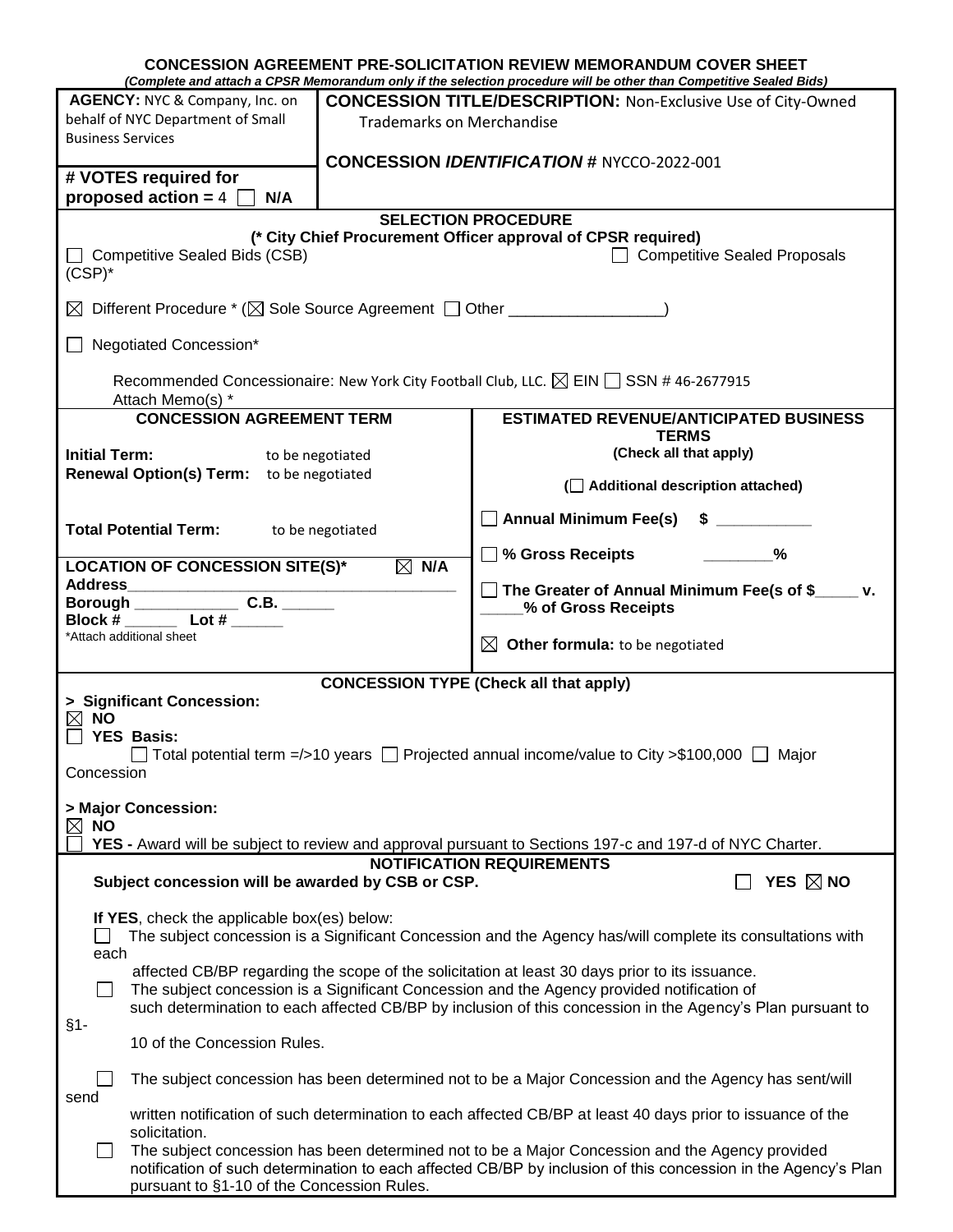| If NO, check the applicable box below:<br>The Agency certifies that each affected CB/BP has received/will receive written notice at least 40 days in<br>IХI<br>advance of the FCRC meeting at which the agency will seek approval to use a different selection procedure.<br>The Agency certifies that based on exigent circumstances it has requested/will request unanimous approval of<br>the FCRC to waive advance written notice to each affected CB/BP.<br>The Agency certifies that each affected CB/BP will receive written notice that the concession was determined<br>to be non-major along with a summary of the terms and conditions of the proposed concession upon<br>publication of a Notice of Intent to Enter into Negotiations. The agency further certifies that it will send a copy<br>of this notice to the members of the Committee within five days of the notice to each affected CB/BP. |              |  |  |  |
|-------------------------------------------------------------------------------------------------------------------------------------------------------------------------------------------------------------------------------------------------------------------------------------------------------------------------------------------------------------------------------------------------------------------------------------------------------------------------------------------------------------------------------------------------------------------------------------------------------------------------------------------------------------------------------------------------------------------------------------------------------------------------------------------------------------------------------------------------------------------------------------------------------------------|--------------|--|--|--|
| <b>AUTHORIZED AGENCY STAFF</b>                                                                                                                                                                                                                                                                                                                                                                                                                                                                                                                                                                                                                                                                                                                                                                                                                                                                                    |              |  |  |  |
| This is to certify that the information presented herein is accurate.                                                                                                                                                                                                                                                                                                                                                                                                                                                                                                                                                                                                                                                                                                                                                                                                                                             |              |  |  |  |
| <b>Name</b>                                                                                                                                                                                                                                                                                                                                                                                                                                                                                                                                                                                                                                                                                                                                                                                                                                                                                                       | <b>Title</b> |  |  |  |
| <b>Signature</b>                                                                                                                                                                                                                                                                                                                                                                                                                                                                                                                                                                                                                                                                                                                                                                                                                                                                                                  | Date         |  |  |  |
| <b>CITY CHIEF PROCUREMENT OFFICER</b>                                                                                                                                                                                                                                                                                                                                                                                                                                                                                                                                                                                                                                                                                                                                                                                                                                                                             |              |  |  |  |
| This is to certify that the agency's plan presented herein will comply with the prescribed procedural requisites<br>for the award of the subject concession.                                                                                                                                                                                                                                                                                                                                                                                                                                                                                                                                                                                                                                                                                                                                                      |              |  |  |  |
| Signature _                                                                                                                                                                                                                                                                                                                                                                                                                                                                                                                                                                                                                                                                                                                                                                                                                                                                                                       | Date / /     |  |  |  |
| <b>City Chief Procurement Officer</b>                                                                                                                                                                                                                                                                                                                                                                                                                                                                                                                                                                                                                                                                                                                                                                                                                                                                             |              |  |  |  |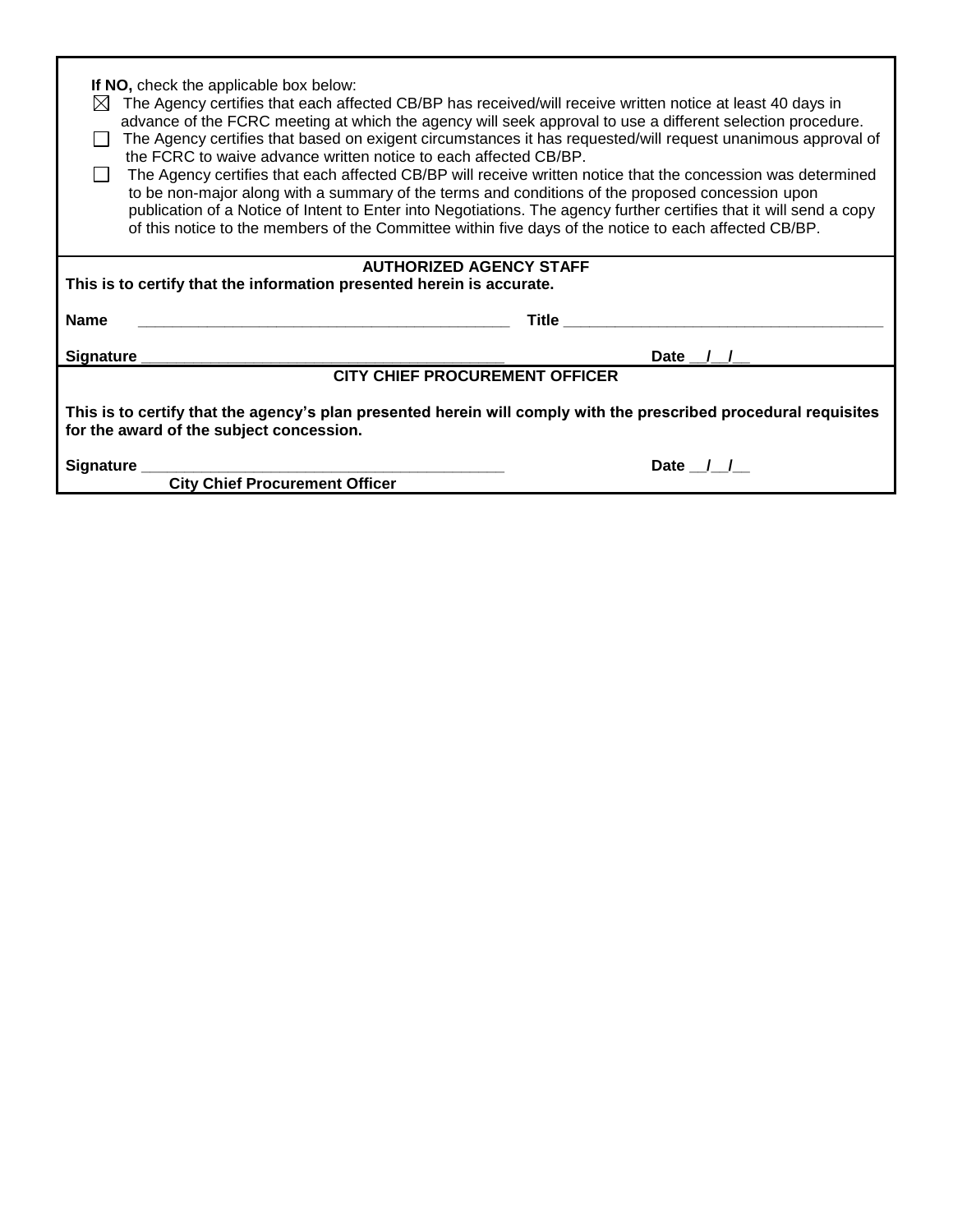# **CONCESSION AGREEMENT PRE-SOLICITATION REVIEW MEMORANDUM**

### **A. DETERMINATION TO UTILIZE OTHER THAN COMPETITIVE SEALED BIDS N/A**

**Instructions:** Attach copy of draft RFP or other solicitation document, and check all applicable box(es) below.

#### **The Agency has determined that it is not practicable or advantageous to use Competitive Sealed Bids because:**

- Specifications cannot be made sufficiently definite and certain to permit selection based on revenue to the City alone.
- Judgment is required in evaluating competing proposals, and it is in the best interest of the City to require a balancing of revenue to the City, quality and other factors.
	- The agency will be pursuing a negotiated concession for the reasons listed is section (B)(3)(b)
- **Other (Describe)**

 $\boxtimes$ 

NYC & Company Inc. on behalf of New York City Department of Small Business Services (SBS), intends to seek Franchise and Concession Review Committee approval to utilize a different procedure to negotiate a non-exclusive, sole source license agreement with New York City Football Club, LLC. pursuant to Section 1-16 of the Concession Rules of the City of New York (different procedures) for the reasons listed in Section (B)(2) below.

## **B. DETERMINATION TO USE OTHER THAN COMPETITIVE SEALED PROPOSALS N/A**

**1. Briefly summarize the terms and conditions of the concession.** Add additional sheet(s), if necessary.

To be determined at a later date- when/if the Franchise and Concession Review Committee (FCRC) approves the use of a different procedure to negotiate an agreement with Only NY Inc.

#### **2. Briefly explain the basis for the determination not to solicit Competitive Sealed**  Proposals. *[Explain]*

New York City Football Club LLC (NYCFC), is an American professional soccer club based in New York City that competes in Major League Soccer (MLS), the highest level of American soccer. NYC FC is the reigning MLS Cup champion, having won the MLS Cup in 2021. NYCFC has expressed interest in creating an exclusive soccer uniform that honors the City of New York for their 2023 season. It will be a one-time program, aimed to bring attention to the City. With the current state of travel and retail, it is in the City's best interest to continue to create programs that elevate New York City to top of mind conversation nationally. NYCFC has a global reach, and will be able to have our marks seen and worn by a potential new group of people that would not normally wear New York City licensed goods. For these reasons, it is in the City's best interest to enter into a relationship and negotiate a sole source agreement with New York City Football Club. This proposed non-exclusive license agreement will not bar opportunities for other types of apparel manufacturers.

#### **3a. Briefly explain the selection procedure that will be utilized.** [Explain]

NYC & Company Inc./SBS is requesting authorization to utilize a different procedure, pursuant to Section1-16 of the Concession Rules of the City of New York, to negotiate a sole source agreement with New York City Football Club LLC. for the non-exclusive use of City-owned trademarks on apparel and accessories. New York City Football Club LLC has national recognition and has the ability to create an entire new set of customers for the licensing program. New York City Football Club LLC will helped expand the type of goods consumers are able to purchase and will help expand the licensing program out of souvenirs and into items New Yorkers are proud to wear and a program they want to support. Given the National recognition of New York City Football Club LLC and the potential increased awareness for the licensing program, we believe it is in the City's best interest to enter into a sole source agreement. We intend to bring this matter before the FCRC on March 9, 2022 ("Step 1"). Once negotiated and if determined by NYC & Company Inc./SBS to be a significant concession, NYC & Company Inc./SBS and the FCRC will hold a joint public hearing on the proposed Agreement before presenting it to the FCRC for ("Step 2") approval at a second public meeting. If NYC & Company Inc./SBS determines the concession to be non-significant, NYC &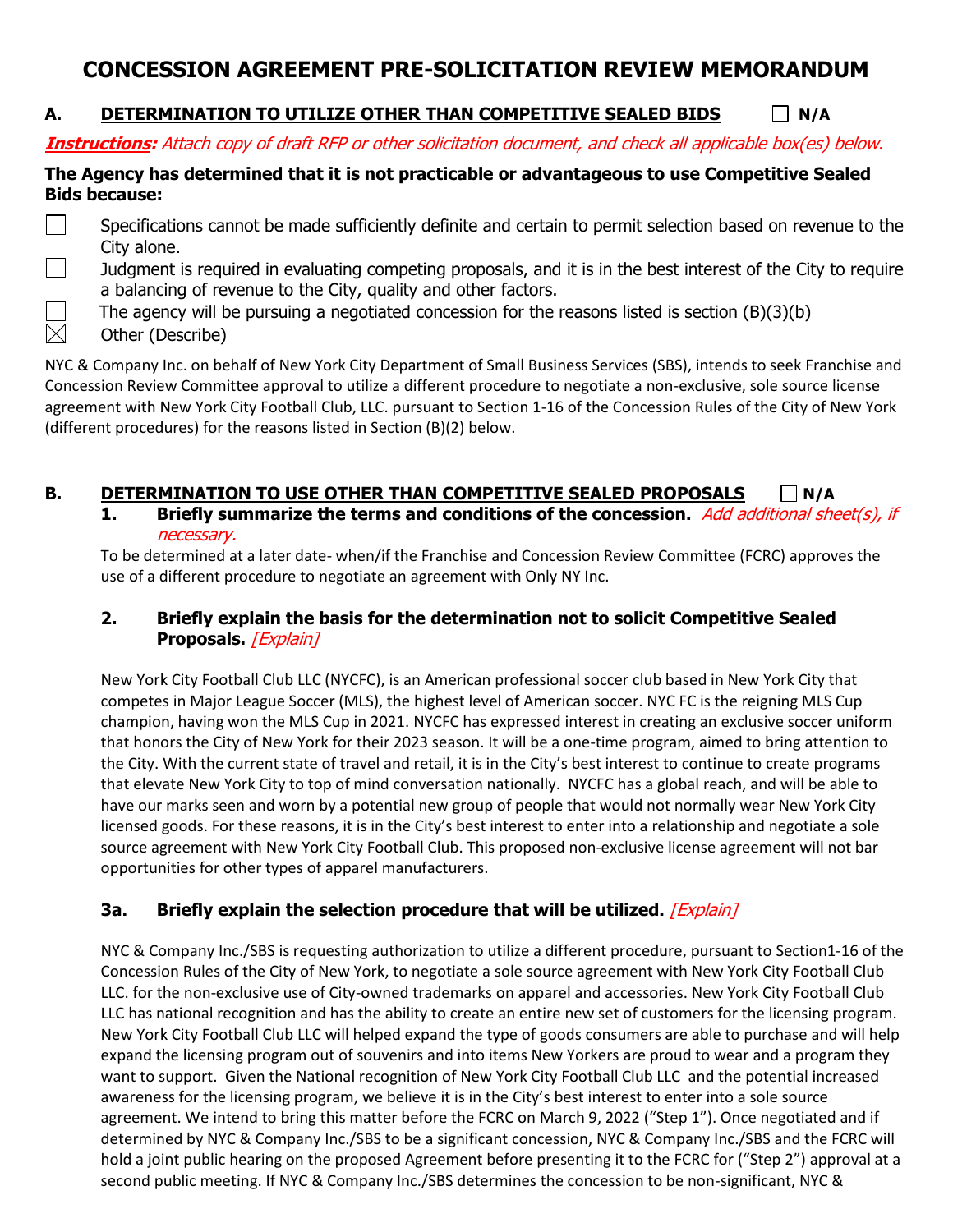Company Inc./ SBS will present the fully negotiated Agreement directly (without need for an initial joint public hearing).

#### **3b. If the selection procedure is a negotiated concession, check the applicable box: N/A**

The Agency made a determination that it is not practicable and/or advantageous to award a concession by competitive sealed bidding or competitive sealed proposals due to the existence of a time-sensitive situation where a concession must be awarded quickly because:

- $\Box$ The Agency has an opportunity to obtain significant revenues that would be lost or substantially diminished should the agency be required to solicit the concession by competitive sealed bids or competitive sealed proposals and the diminished revenue does not relate only to the present value of the revenue because of the additional time needed to solicit competitive sealed bids or competitive sealed proposals; [Explain]
- $\Box$ An existing concessionaire has been terminated, has defaulted, has withdrawn from, or has repudiated a concession agreement, or has become otherwise unavailable; [Explain]
- $\Box$ The Agency has decided, for unanticipated reasons, not to renew an existing concession in the best interest of the City and requires a substitute/successor concessionaire. *[Explain]*
- $\Box$ DCAS is awarding a concession to an owner of property adjacent to the concession property, or to a business located on such adjacent property, and has determined that it is not in the best interest of the City to award the concession pursuant to a competitive process because of the layout or some other characteristic of the property, or because of a unique service that can be performed only by the proposed concessionaire.  $[Explain]$

#### **Approved by CCPO: \_\_\_\_\_\_\_\_\_\_\_\_\_\_\_\_\_\_\_\_\_\_\_\_\_\_\_\_\_\_\_\_\_\_\_on** \_\_/\_\_\_/\_\_.

4. If the Agency has/will request unanimous FCRC approval to waive advance written notice each affected CB/BP that a selection procedure other than CSB or CSP will be utilized, explain the exigent circumstances.  $\sqrt{Explain}$   $\Box$  **N/A**